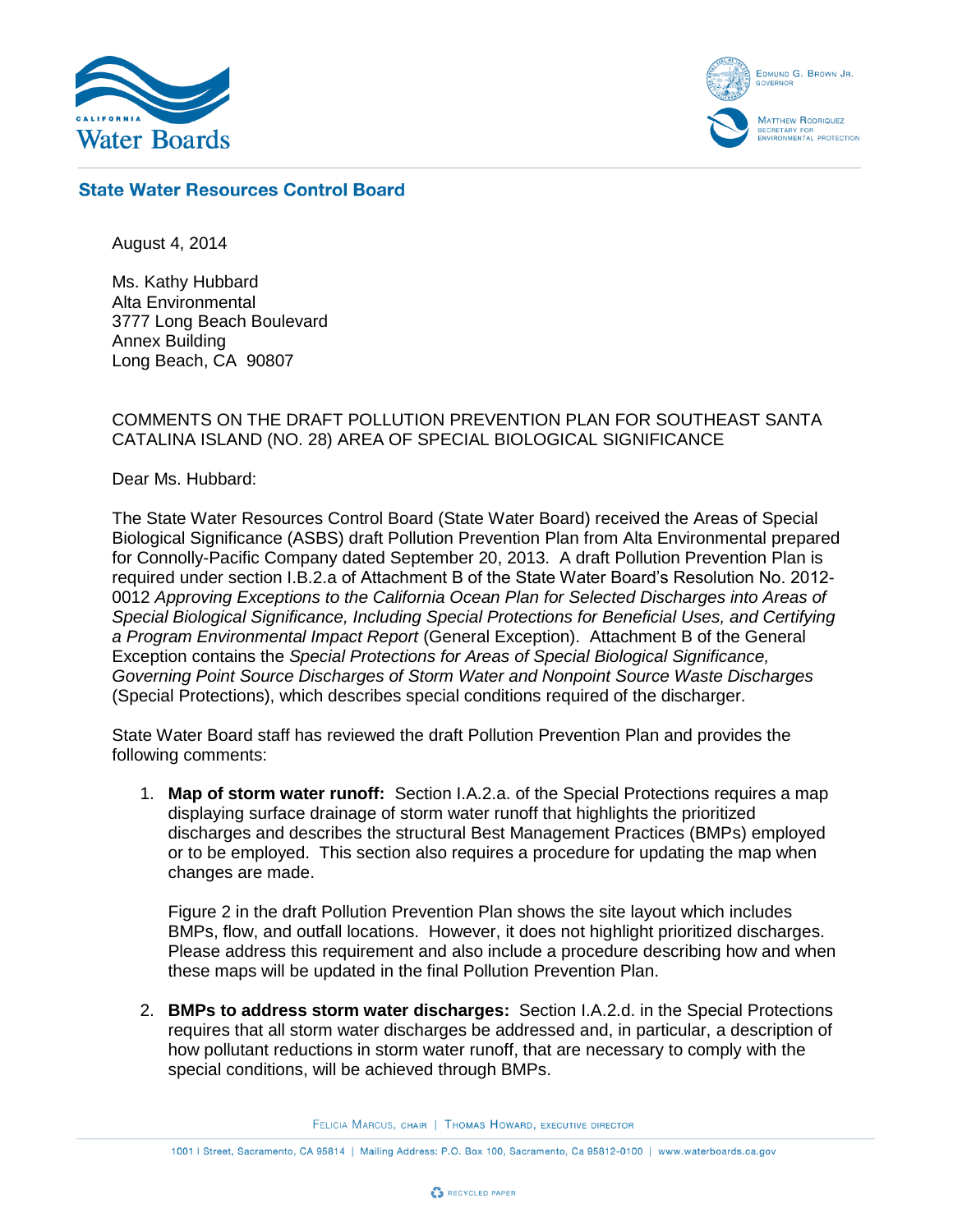The draft Pollution Prevention Plan does describe structural storm water BMPs to control runoff which includes sediment basins and benches. The Plan also describes water chemistry results from Bight '08 described in section II.i. which indicate there might be discharge locations into ASBS No. 28 where copper and nickel exceeded Ocean Plan Objectives. We realize current monitoring data collected from the core discharge and receiving water sites are not yet available. If these data do not show a reduction in pollutants with current structural controls, please describe how new BMPs will achieve compliance.

3. **Address erosion control:** Section I.A.2.e states the discharger shall address erosion control and prevention of anthropogenic sedimentation in the ASBS. The natural habitat conditions in the ASBS shall not be altered as a result of anthropogenic sedimentation.

In section III of the draft Pollution Prevention Plan, erosion control was mentioned as part of the reclamation plan that will take place if the quarry is depleted or if the lease ends. Please specifically describe erosion controls that are currently employed or will be employed to prevent anthropogenic sedimentation.

**4. Compliance and Implementation schedule:** Section I.A.3.b. requires the final Compliance Plan to include a schedule for structural controls based on results of the runoff and the receiving water monitoring to be submitted within 30 months from the effective date of the General Exception. Section I.A.3.d. stipulates that any structural controls identified in the final Compliance Plan be operational within six years of the effective date.

We understand that results from receiving water and core discharge monitoring may change which structural controls are necessary to comply with the Special Protections. Please include a description and schedule for any additional projects to be implemented and operational by the compliance deadline of March 20, 2018. If this compliance deadline cannot be met, additional information is required to support an extension.

**5. Non-structural BMPs:** Section I.A.2.f. requires the ASBS Pollution Prevention Plan to describe non-structural BMPs currently employed and planned in the future (including those for construction activities), and include an implementation schedule. The plan shall also include non-structural BMPs that address public education and outreach.

The draft Pollution Prevention Plan does not contain any descriptions of non-structural BMPs that have been or will be implemented. It also does not contain any public outreach activities or an implementation schedule. Please include these requirements in the final Pollution Prevention Plan.

We appreciate the efforts of the Connolly-Pacific Company on the draft Pollution Prevention Plan and will continue to collaborate to resolve the comments mentioned in this letter as needed. By September 20, 2014, please submit the final Pollution Prevention Plan for approval by the State Water Board Executive Director and that addresses the above comments.